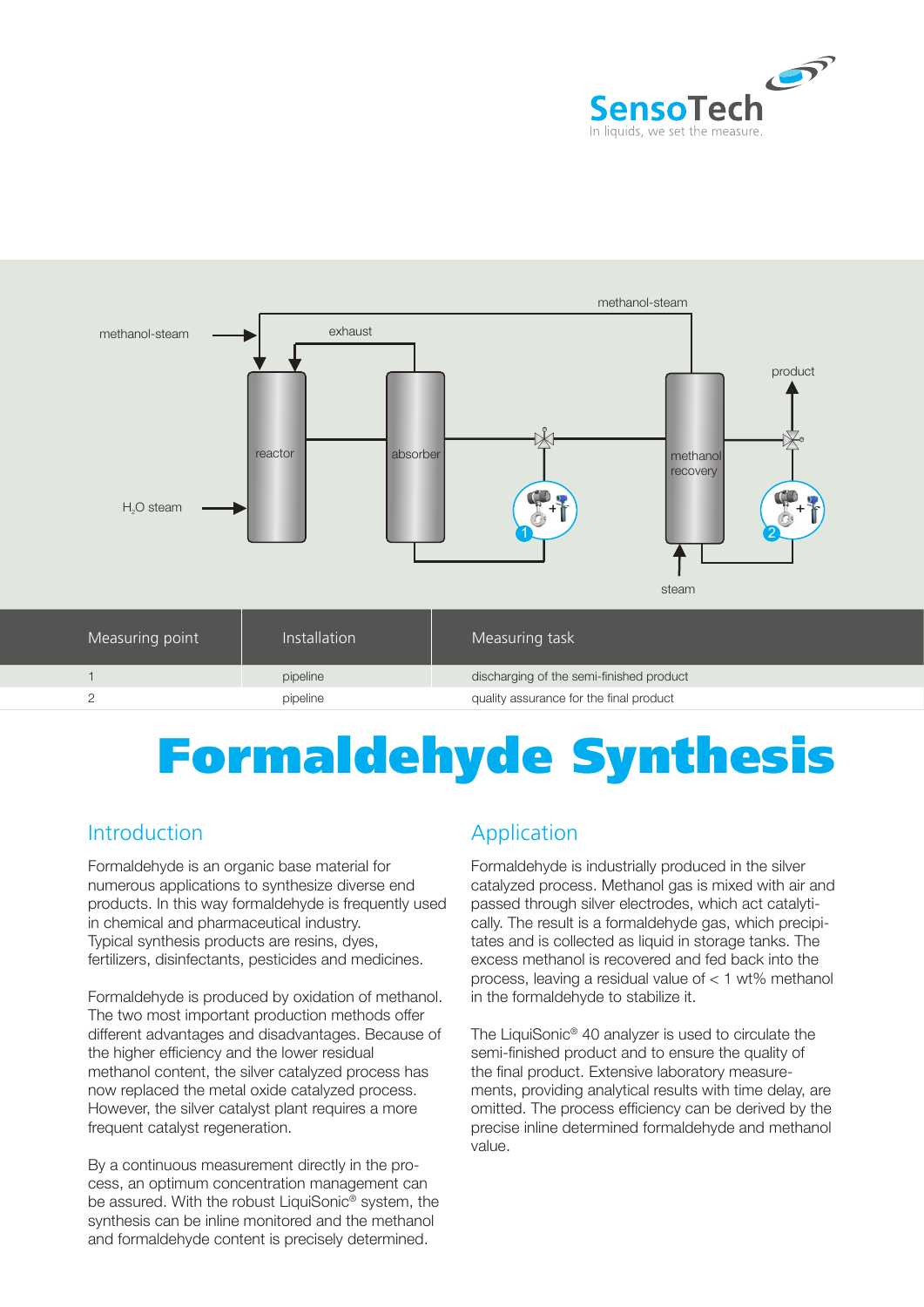#### Customer value

LiquiSonic® 40 provides a precise inline concentration measurement of 3-component mixtures with real-time monitoring. Using sonic velocity and density, methanol and formaldehyde can be monitored directly in the process.

The robust sensor construction promotes long process life. All measured data are saved in a long term data memory, so that they can be used in audits and for analysis of process disturbances.

Additional advantages are:

- · optimum line control and reliable process data
- · precise methanol value of the final product
- · early recognition of process malfunctions in a matter of seconds
- · reduced material and energy (steam) costs
- · reduced sampling and lab analyze

Investment: approx. 20.000 € (28,000 \$) Amortization: < 1 year

#### Installation

The LiquiSonic® 40 sensors are easily installed in the pipelines to determine the concentration level of the semi-finished and final product.

The LiquiSonic<sup>®</sup> controller 40 is connected to the LiquiSonic® immersion sensor and the device for the second physical value (density). The controller displays the concentration levels of methanol and formaldehyd.

Typical measuring range: concentration methanol: 0 - 5 wt% concentration formaldehyde: 40 - 60 wt% temperature: 60 - 80 °C (140 - 180 °F)

#### LiquiSonic® 40 process analysis by sonic velocity and density